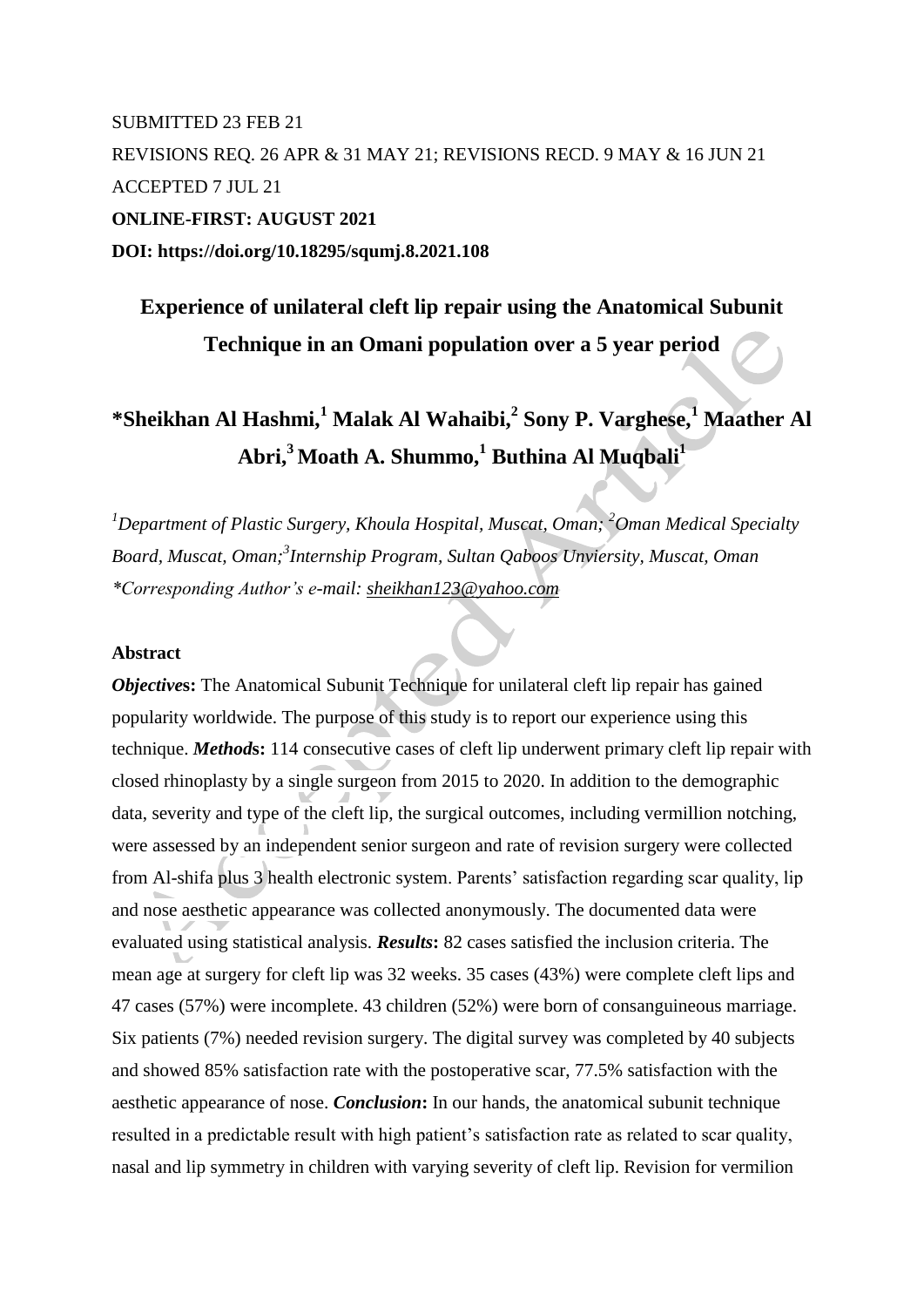excess was needed in 7 % of cases. The high percentage of consanguinity (52%) in our study highlight the need for more targeted national campaigns involving premarital counselling in the Omani population.

*Keywords***:** Cleft Lips, cheiloplasty, Oman, Surgical Technique, Millard Technique, Fisher, Consanguinity.

## **Advances in Knowledge**

- This is the first study in Oman to highlight the outcome and direct experience of this technique for cleft lip repair in an Omani population.
- Exploring the direct opinion and experience of parents whom children has underwent cleft lip repair using the above technique.
- Presenting demographic data in a population of Omani patients with cleft lip.

## **Application to Patient Care**

- The Anatomic Subunit Technique in our hands, produced predictable and identical results as related to scar quality, nasal and lip symmetry in children with varying severity of the cleft lip.
- Our study revealed high percentage of consanguinity (52%) in the study group, calling for more targeted national campaigns involving premarital counselling in the Omani population.
- The most common complication associated with anatomical subunit technique in our study was vermilion excess, which was corrected with simple wedge excision.

## **Introduction**

Orofacial clefts remain the most common craniofacial congenital anomaly.<sup>1,2</sup> A study published in 2001 by Rajab and Thomas concluded that the prevalence of cleft lip in Oman was 15 per 10,000 births.<sup>3</sup> Out of those 0.62 per live births were combined cleft lip and palate, and 0.34 per live births were isolated cleft lip cases.<sup>3</sup> This result is striking as it suggests a higher prevalence of cleft lip in Oman in comparison to the worldwide numbers. The Data published from the *International Perinatal Database of Typical Oral Clefts* in 2011 stated that the worldwide prevalence of cleft lip was found to be 9.9 per 10,000 births,<sup>4</sup> in comparison to 15 per 10,000 births in the Sultanate.<sup>3</sup> The incidence of cleft lip has been found to be associated with consanguineous marriages, specifically in children born to parents who are first cousins with a percentage of 61.5%, this incidence falls down to 18.0%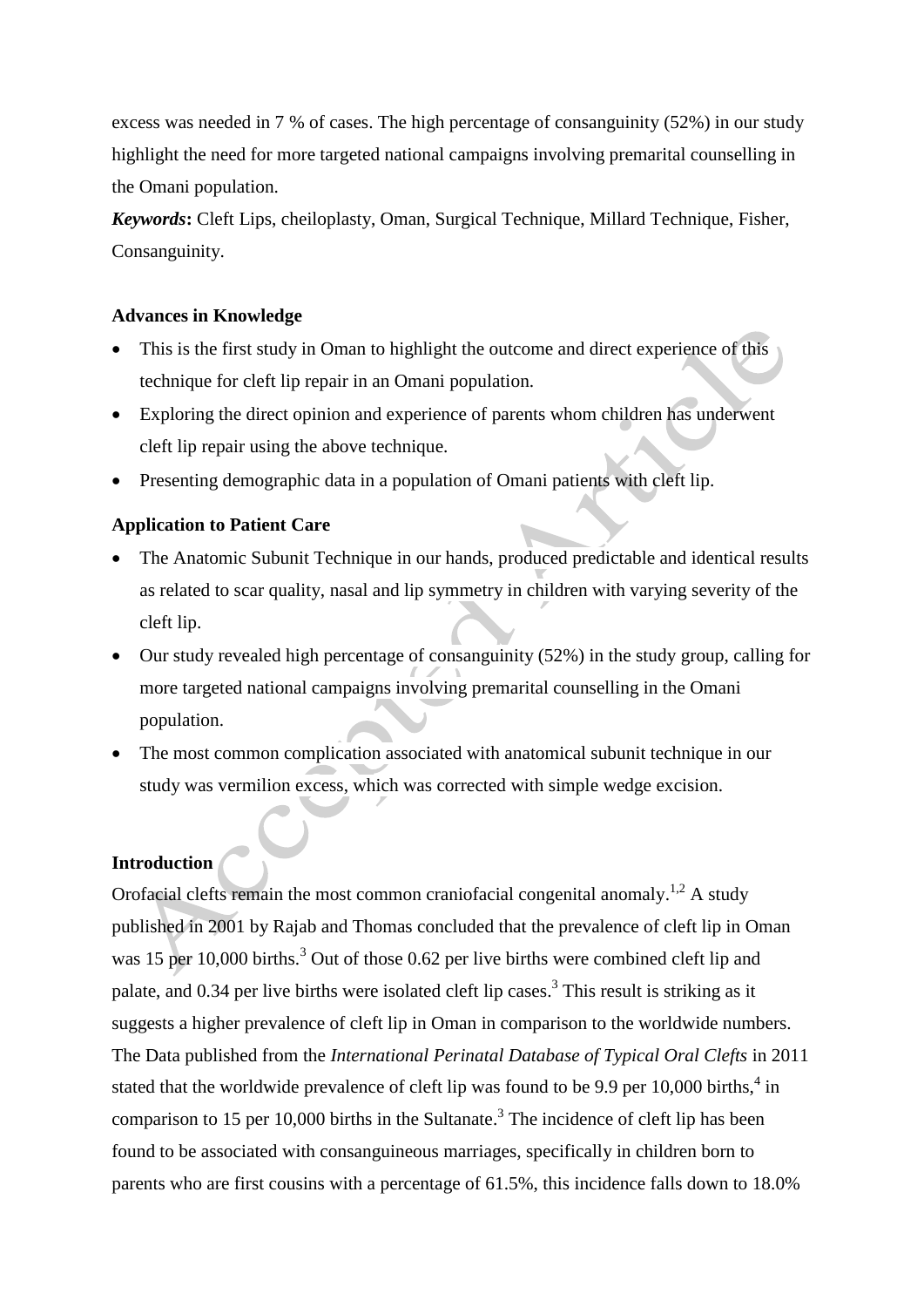in parents who are second cousins.<sup>5</sup> A meta-analysis study of orofacial clefts has indicated a clear relationship between consanguinity and non-syndromic orofacial clefts (NSOFC), with the risk being twice in children born to consanguineous parents.<sup>5</sup>

Cleft lip anomalies are more commonly found in association with cleft palate deformities, however, in other less common instances, it can present as an isolated cleft lip anomaly.<sup>1,8</sup> Cleft lip anomalies can be unilateral or bilateral and can range in severity from a scale of a microform cleft lip which is considered the least disfiguring to complete cleft lip.<sup>1,6</sup> Some of the well-known challenges of children born with cleft lip include feeding difficulties, trouble in articulation and speech development, along with psychological and self-esteem concerns related to the condition.<sup>1</sup> Studies related to the comprehensive statistics of this anomaly and its management outcomes in Oman remain significantly limited.

This is a retrospective study for the surgical correction of the cleft lip anomaly in an Omani population using a single technique by a single surgeon over a period of 5 years. Our institute, Khoula hospital is a level-1 trauma centre and is also the main plastic surgery centre in the Sultanate of Oman. The standard technique used for correction of cleft lip in our institute has been Millard or modified Millard Rotation Advancement Technique. The Anatomic Subunit Technique was introduced to the department of plastic surgery by the senior author in 2015.

Different studies have reported their experience with anatomical subunit technique in comparison to Millard and Modified Millard technique. Deshmukh et al, $^7$  published a study favouring the aesthetic outcomes of Fisher's technique over Mohler's technique.<sup>7</sup> In the study, 50 patients were selected and randomly assigned to undergo surgical cleft lip repair by either the Mohler or Fisher technique performed by a single surgeon.<sup>7</sup> Outcomes were then assessed by laymen and demonstrated that a bigger proportion of evaluators have favored the aesthetic outcomes of the Fisher repair.<sup>7</sup>

Kwang et  $al^{10}$  also published a similar study, which enrolled candidates from different levels of training and requested them to evaluate the aesthetic outcomes of anatomical subunit repair in comparison to rotation advancement repair.<sup>10</sup> In this study, candidates from different levels of training have found outcomes of the anatomical subunit techniques to be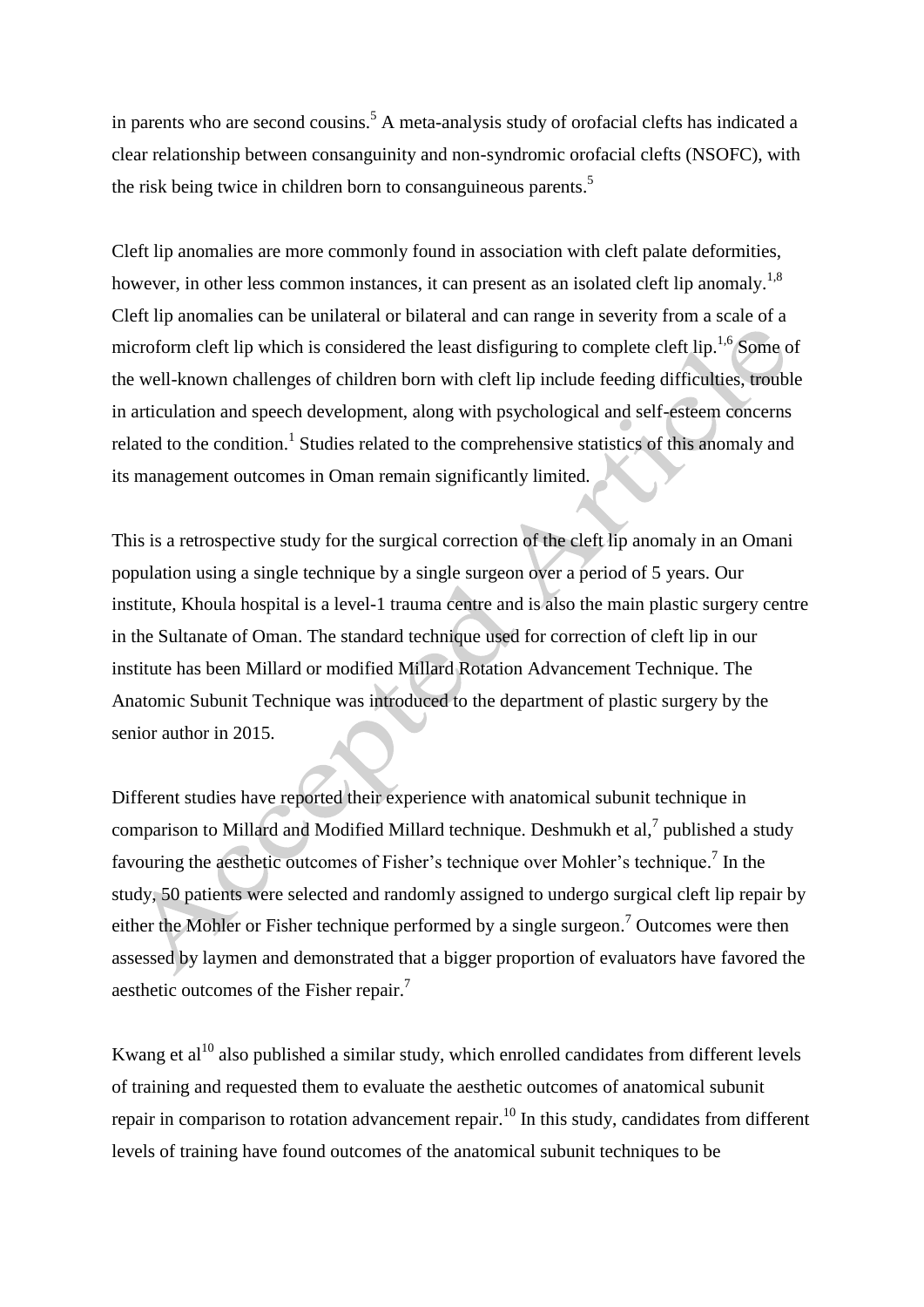aesthetically superior to that of the latter technique.<sup>10</sup> The experience of the anatomic subunit technique has not been studied in the Omani population prior to this study.

### **Methods**

The Ethical approval was obtained from the Ministry of Health, Centre of Studies and Research at the Sultanate of Oman, Research Ethics Committee, Khoula Hospital. verbal consent was taken from the parents whom were interested in filling the electronic survey and for those willing to include their children's photos in this paper.

Inclusion criteria: All children who had underwent cleft lip repair from July 2015 to April 2020 using the Anatomic Subunit Technique of cleft lip repair at Khoula hospital, Muscat, Oman. Exclusion criteria: Children who lost follow up, parents who refused to be part of the study due to social or cultural reasons, children with a microform cleft lip, children with bilateral cleft lip, inadequate data entered in the Al-shifa plus 3 health electronic system.

All the patients included in the study were operated by a single surgeon from 2015 to 2020 in department of plastic surgery at Khoula hospital, Muscat, Oman, over a period of 5 years for varying degree of cleft lip ranging from unilateral incomplete cleft lip to complete cleft lip, using the anatomic subunit technique of cleft lip repair.

All the patients were evaluated preoperatively in the clinic and prioritized according to the age and anesthetic clearance for surgery. Naso-alveolar molding by experienced orthodontist was requested for indicated cases. Most of the children were operated by the  $5<sup>th</sup>$  to  $7<sup>th</sup>$  month of age after adequate weight gain, and hemoglobin evaluation. Once the children were cleared by the pre-anesthetic clinic for surgery, they were admitted and operated on the following day. All the children underwent cheiloplasty using the anatomic subunit technique with closed rhinoplasty by a single surgeon under general anesthesia. The procedure starts with markings as per the anatomical subunit technique then the key landmarks were tattooed. Infiltration of xylocaine 1 % with 1:200,000 adrenaline in the alar base and inferior turbinate area on the cleft side are performed. Incisions are made on the medial lip along the markings including the opening triangle. A cuff of the orbicularis oris muscle is dissected free after releasing its attachments to the Columella base and alveolar cleft margin. Next, the lateral lip incisions are made along the markings and after discarding the tissue along the cleft margin, a cuff of the orbicularis oris muscle was dissected free in the same manner. Next, the alar base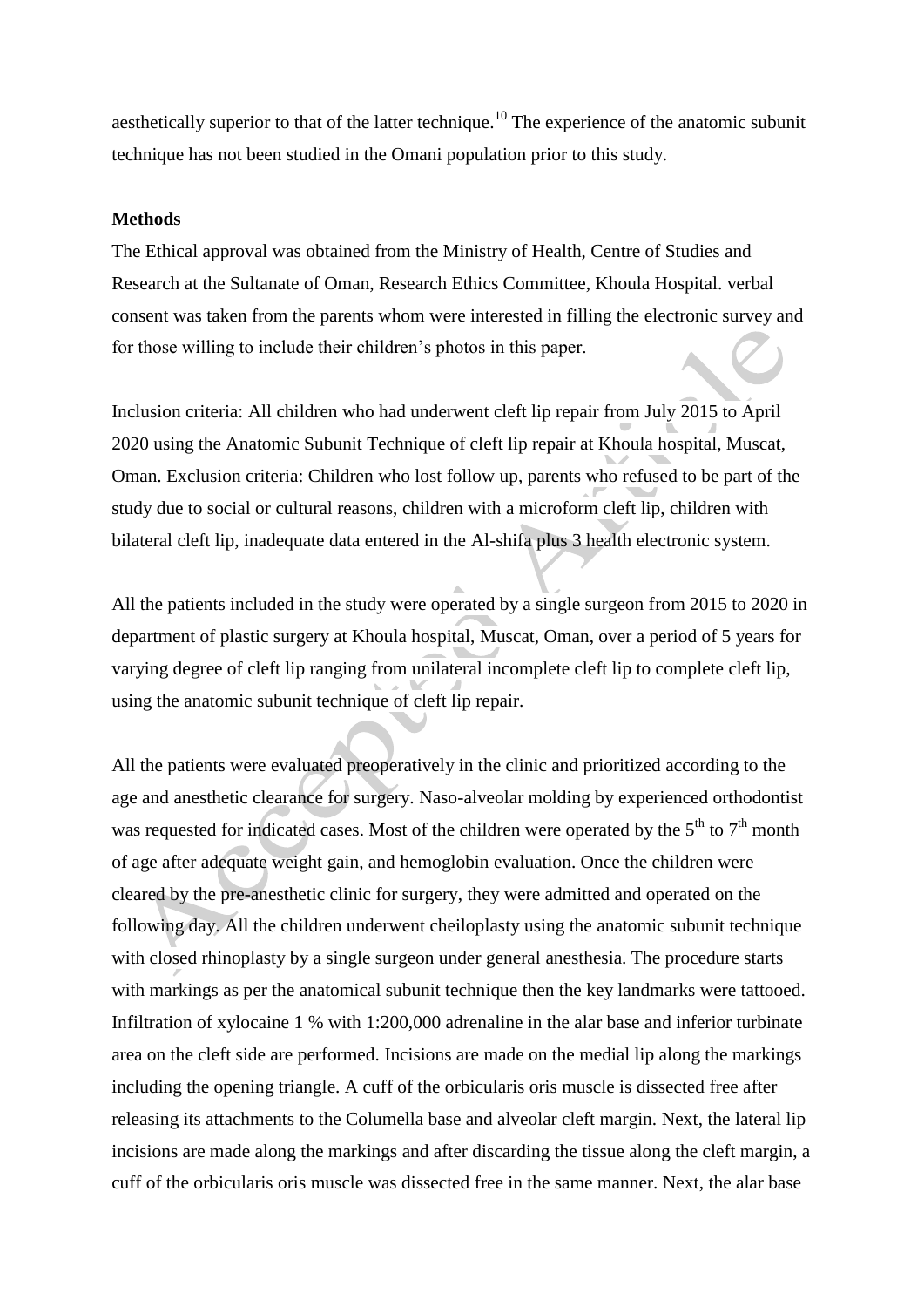on the cleft side is released off the pyriform and advanced anteromedially. Closure started with the nasal floor and in some cases a turbinate flap is used to cover any exposed periosteal surface of the pyriform margin. Primary closed rhinoplasty is done with repositioning of the cleft side dome using 5-0 Monocryl. The mucosa, the muscle and the lateral vermilion flap are each approximated with 5-0 *Vicryl, and* the skin is closed with 7-0 *Prolene*. Intraoperative nostril retainer was applied in all cases and secured using a 4/0 nylon to the membranous septum. Elbow splints were applied and maintained for 10-14 days. The children were allowed breast feeding 3-4 hours post operatively and discharged on the  $1<sup>st</sup>$  or  $2<sup>nd</sup>$  postoperative day. The children were re-evaluated at 3 weeks, 6 weeks, 3 months, 6 months and then annually in the clinic. The average long-term follow-up for patients in our study was 2.3 years. The postoperative evaluation of all children who underwent cleft lip repair included evaluation and assessment of the quality of the scar on the lip and vermilion, symmetry of nose, symmetry of the vermilion volume and white roll alignment by an independent senior surgeon.

Parents of all the children who had undergone cleft lip repair using the anatomic subunit technique of cleft lip repair at Khoula hospital were sent a link of electronic survey regarding the aesthetic appearance of the lip after surgery, ability to breast feed, parents' satisfaction with surgical scar and with correction of the nasal deformity. Data was collected from Al-Shifa plus 3 health electronic system of department of plastic surgery at Khoula hospital, Muscat, Oman. The data included those of personal data, date of surgery, severity and side of cleft lip, presence of a protruding premaxilla, pre-surgical orthodontics, grade of cleft palate, associated syndromes, the geographical area child from, associated anomalies, consanguinity, family history of cleft, last follow up date, objective assessment and any revision surgery for the lip. The data were entered in excel sheets and analyzed using IBM SPSS statistics program version 24.

#### **Results**

A total of 114 cleft lip cases were performed by the senior author during the study period. Out of 114 patients, 82 have satisfied the inclusion criteria and were included in our study. Out of the included cases 52 were males (63%), and 30 were females (37%). The mean age at the time of surgery was 32 weeks. Nine cases (11%) have undergone the surgery at later weeks due to the late presentation and co-morbid conditions. The eldest of our patients has presented for the first time at 356 weeks due to personal and socioeconomic issues, and was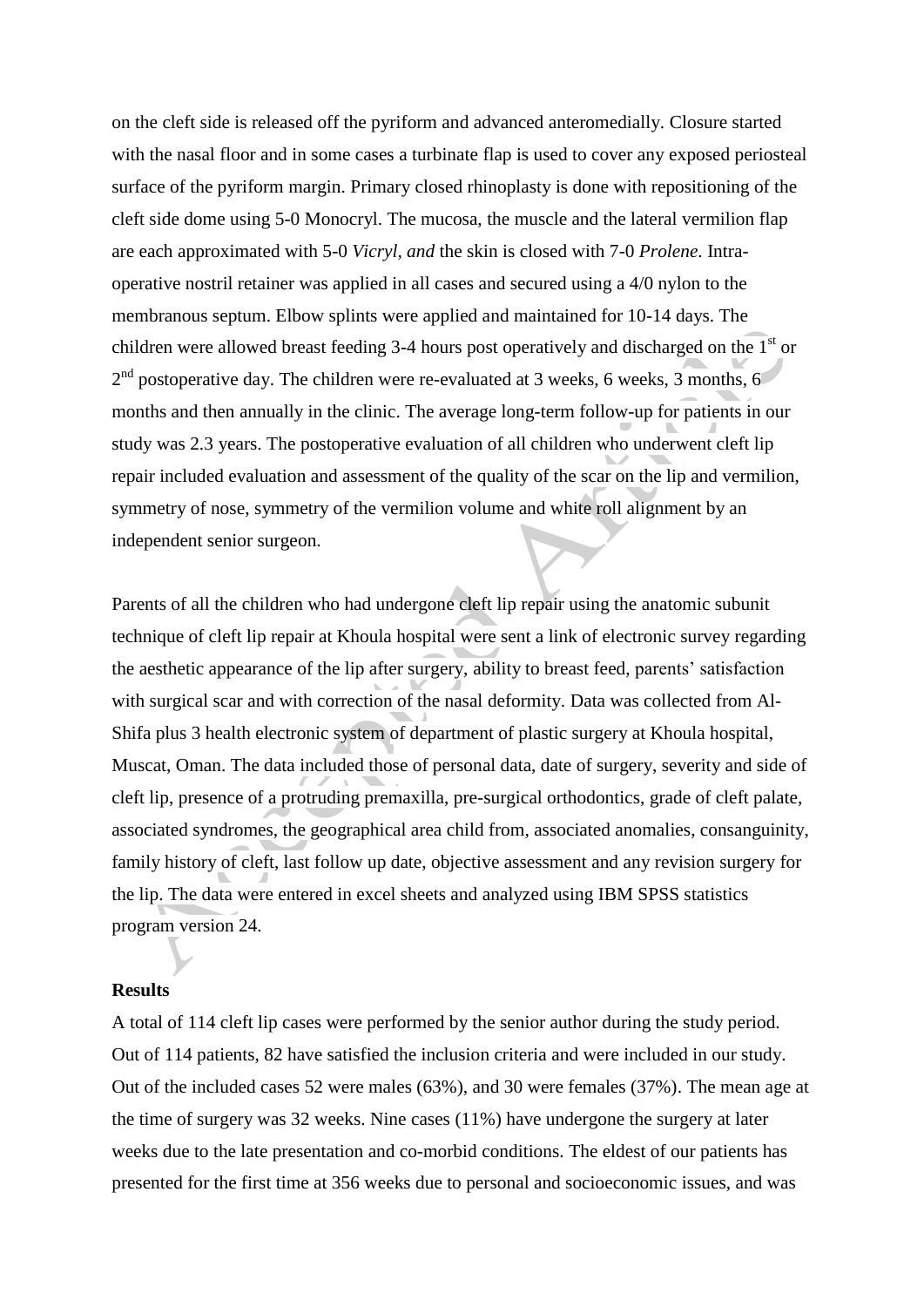operated at the age of presentation. A total of 43% of the cleft cases were from Muscat and Ad Dakhiliya governorates with 18 (22%) and 17 (21%) cases, respectively. The other regions made up 57% of the cases with Ash Sharqiah and Al Batinah representing 20% and 19% respectively. Ad Dhahirah, Al Wusta, Mustandam and finally Al Buraimi accounting for 11%, 4%, 2% and 1% respectively. All cleft lip cases were repaired by anatomical subunit technique.

Thirty-Five cases (43%) were found to be complete cleft lip and 47 cases (57%) were found to be incomplete. 53 cases (65%) were left sided and 29 cases (34%) were right sided involvement. 36 patients (44%) had cleft of palate involving both hard and soft palate, out of which 28 patients (34%) had a Veau's class 3 cleft palate, 8 patients (10%) had Vaeu's class 2. Twenty-one patients (26%) underwent pre-surgical naso-alveolar molding and 3 patients had protruding premaxilla. Twelve patients had associated anomalies, which were mainly cardiac anomalies. Two children were confirmed as syndromic, one was Downs syndrome and the other was Velo-Cardio Facial syndrome. Forty-three children (52%) were born of consanguineous marriage [Figure 5], 33 were first cousin marriage (77%), 7 were second cousin marriage (16%), 3 were third cousin marriage (7%). 22 patients (27%) had a positive family history of cleft. Six patients (7%) out of the 82 who had undergone cleft lip repair by the anatomic subunit technique needed revision [Figure 6] as judged by the independent senior surgeon at the time of last follow up during the study period, 5 of which were for the vermilion excess, that was managed with simple wedge resection. A digital survey was sent to all the 82 parents, whose children had undergone cleft lip repair by anatomical subunit technique out of which 40 parents had responded to the survey anonymously. Analysis of the data obtained showed 82.5% (33/40) satisfaction with the aesthetic appearance of lip following cleft lip repair by anatomical subunit technique, 85% (34/40) were satisfied with the postoperative scar over the lip, 77.5% (31/40) were satisfied with the aesthetic appearance of nose following cleft lip surgery with closed rhinoplasty.

#### **Discussion**

Various techniques have been used by plastic surgeons to correct cleft lip anomalies,<sup>9,11</sup> all of which aimed to establish the best functional rehabilitation and aesthetical acceptance.<sup>11-13</sup> Rose's straight-line repair was one of the first described techniques to repair cleft lip, this technique was published in 1891, followed by the rotation advancement technique for unilateral cleft lip repair which was introduced by Dr. Ralph Millard in 1955, this technique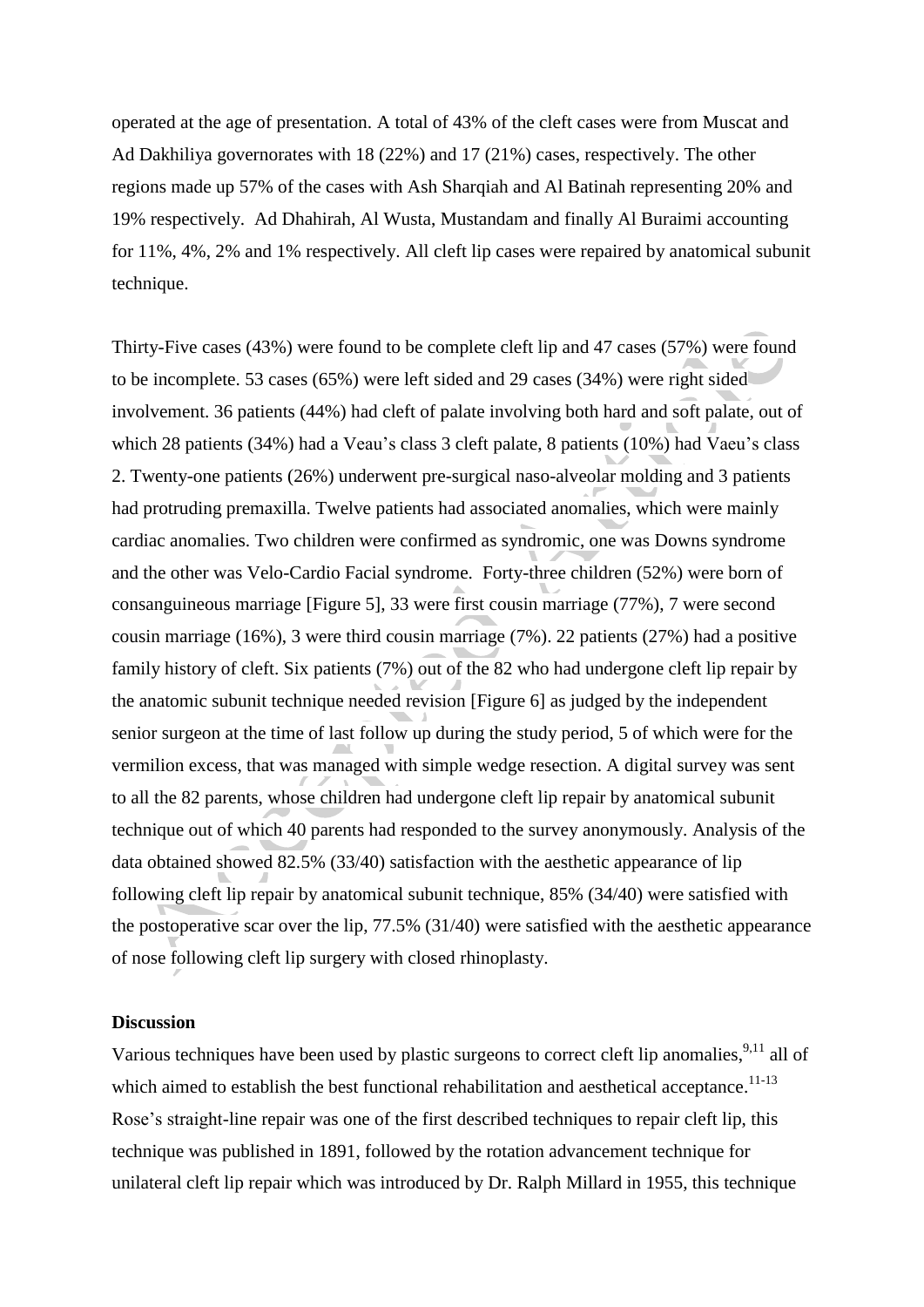is initiated by forming an incision just below the nostril which continues to run vertically to the philtral ridge.<sup>13-15</sup> Millard's technique has undergone a number of refinements throughout the years but probably remains the most common technique used in unilateral cleft lip repair worldwide.<sup>16,17</sup> Mohler further modified the rotation-advancement repair technique in 1987, achieving a more symmetric positioning of the scar. The next big evolution in cleft lip repair came with the introduction of extended Mohler cleft lip repair by Court Cutting in 2003.<sup>19</sup> The major adjustment of this technique was to extend the incision to the noncleft philtral column.<sup>12</sup> With this modification, two major shortcomings have arisen, first was the complex appearance of the scar under the nasal sill which did not blend with the anatomical landmarks, second was that in order to avoid the under rotation and elevation of the cupid's bow peak, the lateral lip segment was shortened.<sup>12</sup>

To address the mentioned shortcomings, Dr.David M. Fisher proposed the anatomic subunit technique first published in  $2005$ .<sup>12</sup> As the name suggests, this technique respects the anatomical subunits of the lip and is based upon accurate pre-operative measurements.<sup>12</sup> This technique preserved the transverse length of the lateral lip by creating a cutaneous triangle flap above the white roll to correct the height of the medial lip.<sup>12</sup> Ever since this technique has been introduced, the anatomical subunit technique has gained notable popularity.<sup>6</sup> A recent study conducted in 2020 aimed to explore the current practice patterns in unilateral cleft lip repair among surgeons within the American Cleft Palate Association, it has concluded that up to 40% of surgeons have changed their previous implemented techniques of cleft lip repair to the anatomical subunit approximation technique. 6 Fisher's technique of cleft lip repair has also been found to have a lesser revision rate for lip shortening, scar hypertrophy, and scar widening in comparison to the rotation advancement technique.<sup>21</sup> However, the Fisher's technique was found to be associated with a higher number of vermilion revisions which can be easily managed by a simple wedge excision of the vermilion. 21

As mentioned above, Millard's technique for cleft lip repair remains one of the most implemented and taught methods for correcting the cleft lip anomaly worldwide.<sup>22</sup> This also has been the case in in our institution. The anatomical subunit technique was introduced in the department by the senior author in 2015 and since then has been gaining popularity. The experience of this technique has not been studied in the Omani population prior to this study. Oman is a country nestled in the tip of Arabian Peninsula with a population of 5.1 million,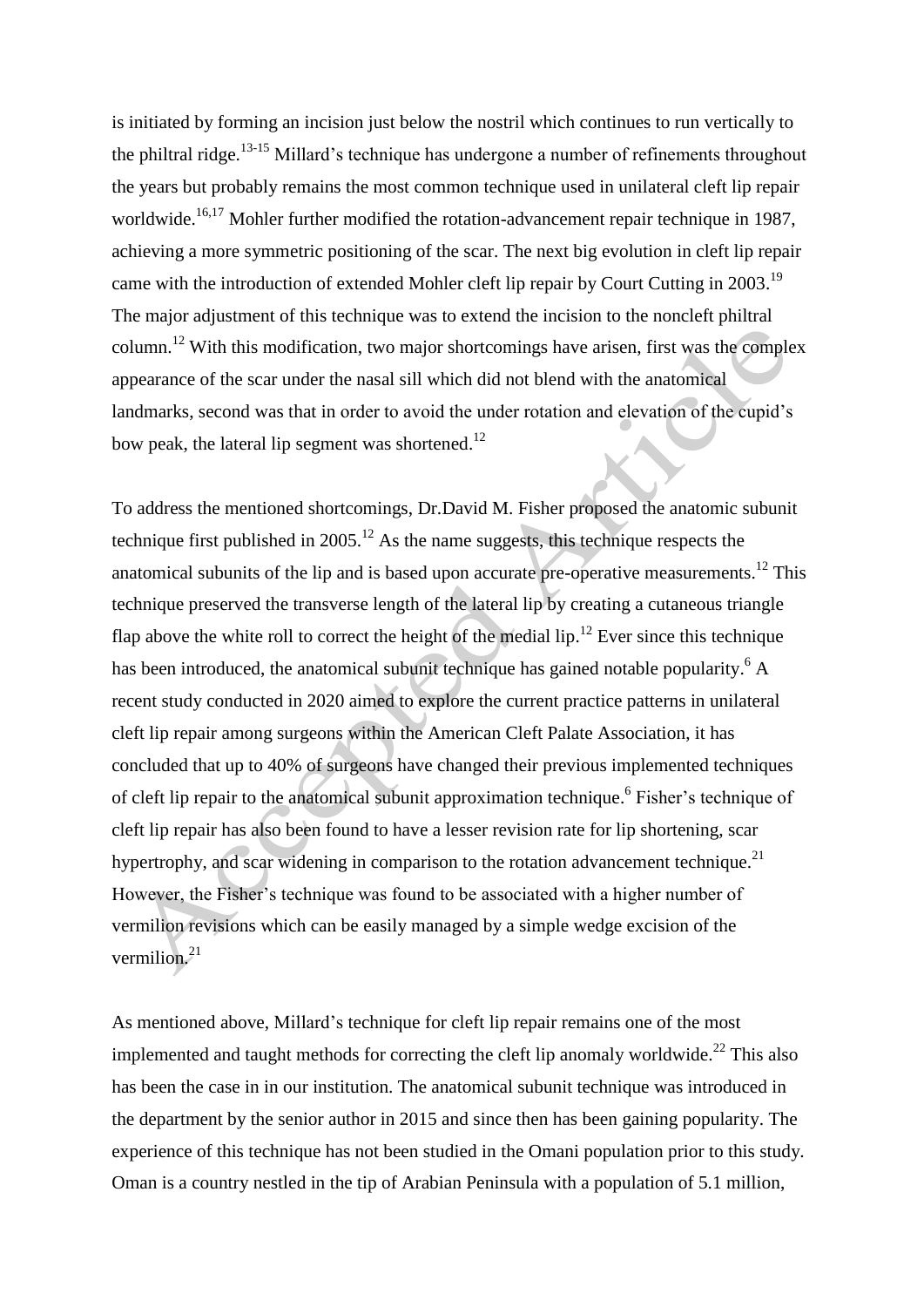and land area of 309,500  $\text{km}^2$  divided into 11 provinces. It's a country that has maintained a fine blend of traditional and modern Islamic culture in the Arab world, tradition is well preserved in the Omani population and consanguineous marriages are prevalent in the local population. Local Researches indicate that more than half (52%) of marriages are consanguineous. <sup>3</sup> With first cousin unions being the most common type of consanguineous marriages, constituting of 39% of all marriages and 75% of consanguineous marriages.<sup>3</sup> Consanguineous marriages are associated with a very high incidence of cleft lip and palate.<sup>3</sup> The incidence of clefts has been found to be almost 1.5 time the normal worldwide prevalence of clefts due to cultural practice of consanguineous marriages in Oman.<sup>3</sup>

In our experience over a period of five years in the hands of a single surgeon in Oman, the outcome of cleft lip repair using the Anatomical Subunit Technique has been very satisfactory, and that can be further emphasized by the few numbers of revision surgeries needed in patients involved in our study. Excess vermillion is a recognized outcome of the anatomical subunit technique, for example, a study published by Paul.et al revealed that 37% of patients in their study group who has underwent unilateral cleft lip repair using the technique has required debulking of excess vermillion.<sup>27</sup> Furthermore, the parent's satisfaction following surgery in our study was 82.5%. Most of the parents had well accepted the surgical repair with anatomical subunit technique and were willing to recommend the procedure to children with similar anomalies. Similarly, a study by Mazin et. al has aimed to compare the post-operative aesthetic outcomes between Fisher's and Mohler's technique.<sup>7</sup> The comparison was done by laymen's evaluation of the post-operative cases and has concluded superior aesthetic outcomes of Fisher's technique.<sup>7</sup>

Another area we indented to compare with the international literature was the implementation of Fisher's technique on a different spectrum of cleft lip severity. In our study, the repair was performed on both complete and incomplete cleft lips had produced identical results "[Figures  $1\&2$ ]". Thirty six out of the eighty-two patients had varying clefts of the soft and hard palate, we did not find a significant difference in the outcome of cleft lip repair done in children with isolated cleft lip in comparison to children with combined cleft lip and palate. This finding was also true with other published studies indicating that with accurate application of the technique, the outcomes will less likely be affected by the severity of the cleft lip. $^{21,22,25}$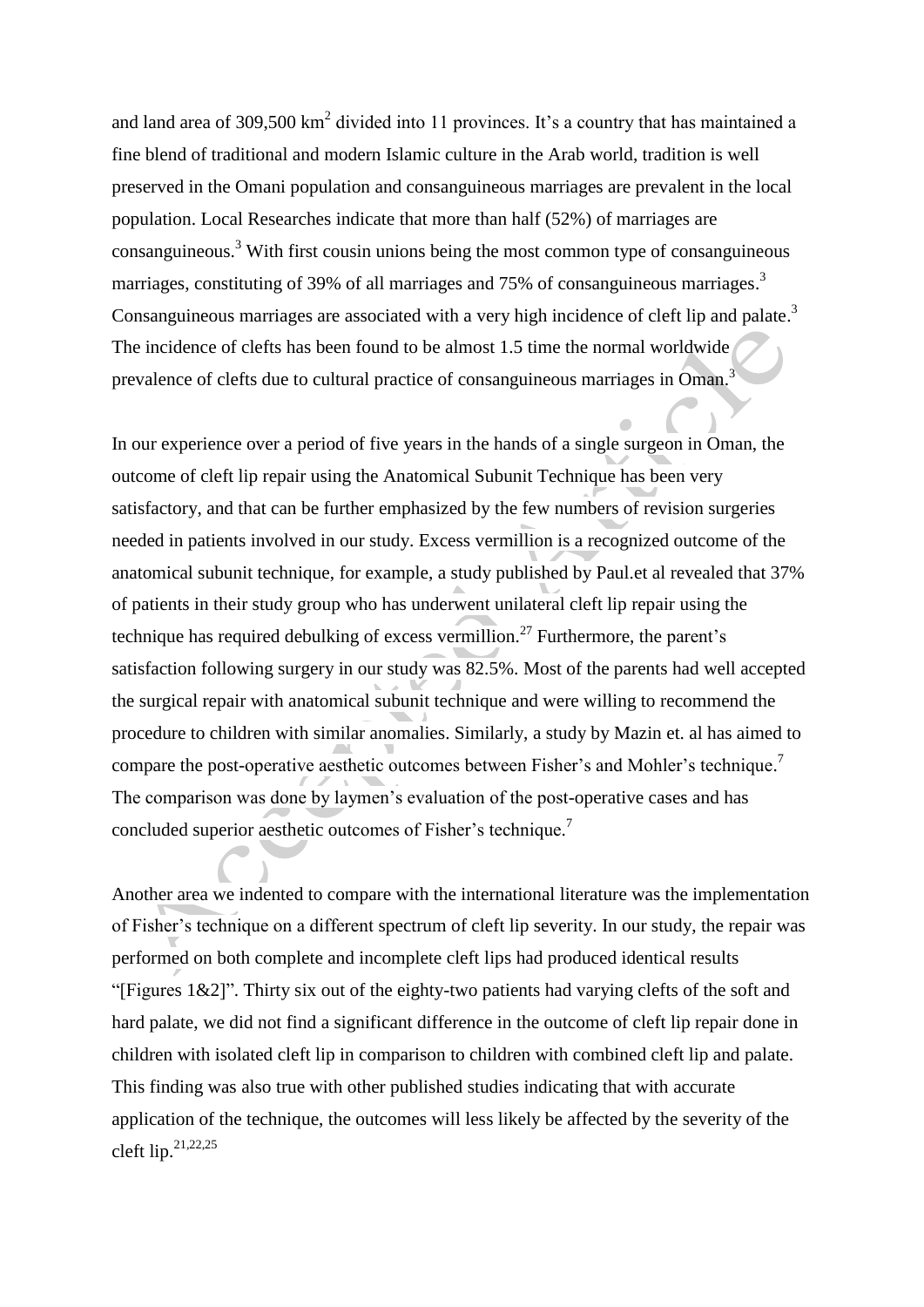The high percentage of consanguinity (52%) in our study group highlight the need for targeted national campaigns involving premarital counselling regarding consanguinity especially as our study revealed that consanguineous families are more likely to have a  $1<sup>st</sup>$ degree relative with cleft lip. Two out of the eighty-two children were confirmed as syndromic, one was a case of Trisomy 21 and the other was diagnosed as Velocardiofacial syndrome. Our syndrome related findings are also similar to the patterns found internationally, indicating Velo-Cardio-Facial Syndrome along with other previously mentioned syndromes to be commonly associated with this anomaly.<sup>28</sup> The most common complication associated with anatomical subunit technique was vermilion excess, which were corrected for 6 patients in our study with simple wedge excision done at 18- 24 months after the initial lip surgery.

The limitation of our study includes no comparison group, as involving cases repaired by another technique would have given a better insight on the superiority of the Anatomical Subunit technique. In addition, a more accurate temporal relationship might have been established if the study was prospective in nature. Moreover, in order to obtain more transparent results, the participation of families in the electronic survey was voluntary and anonymous, however voluntary participation commonly leads to lower response rates and some families have occasionally refused to participate in the survey for social reasons.

#### **Conclusion**

This is the first study in Oman to highlight the outcome and direct patients' experience of the anatomical subunit technique for cleft lip anomaly in an Omani population. In our hands, it resulted in predictable and identical results as related to scar quality, nasal and lip symmetry in children with varying severity of the cleft lip. Revision for vermilion excess was needed in 7 % of cases. The high percentage of consanguinity (52%) in our study highlight the need for more targeted national campaigns involving premarital counselling in the Omani population.

## **Authors' Contribution**

SH conceptualized and designed the study as well as supervised the work. MW, SPV, MA and MAS collected the data. BM was the patient coordinator for this study. MA analyzed the data. MW and SPV wrote the manuscript. All authors approved the final version of the manuscript.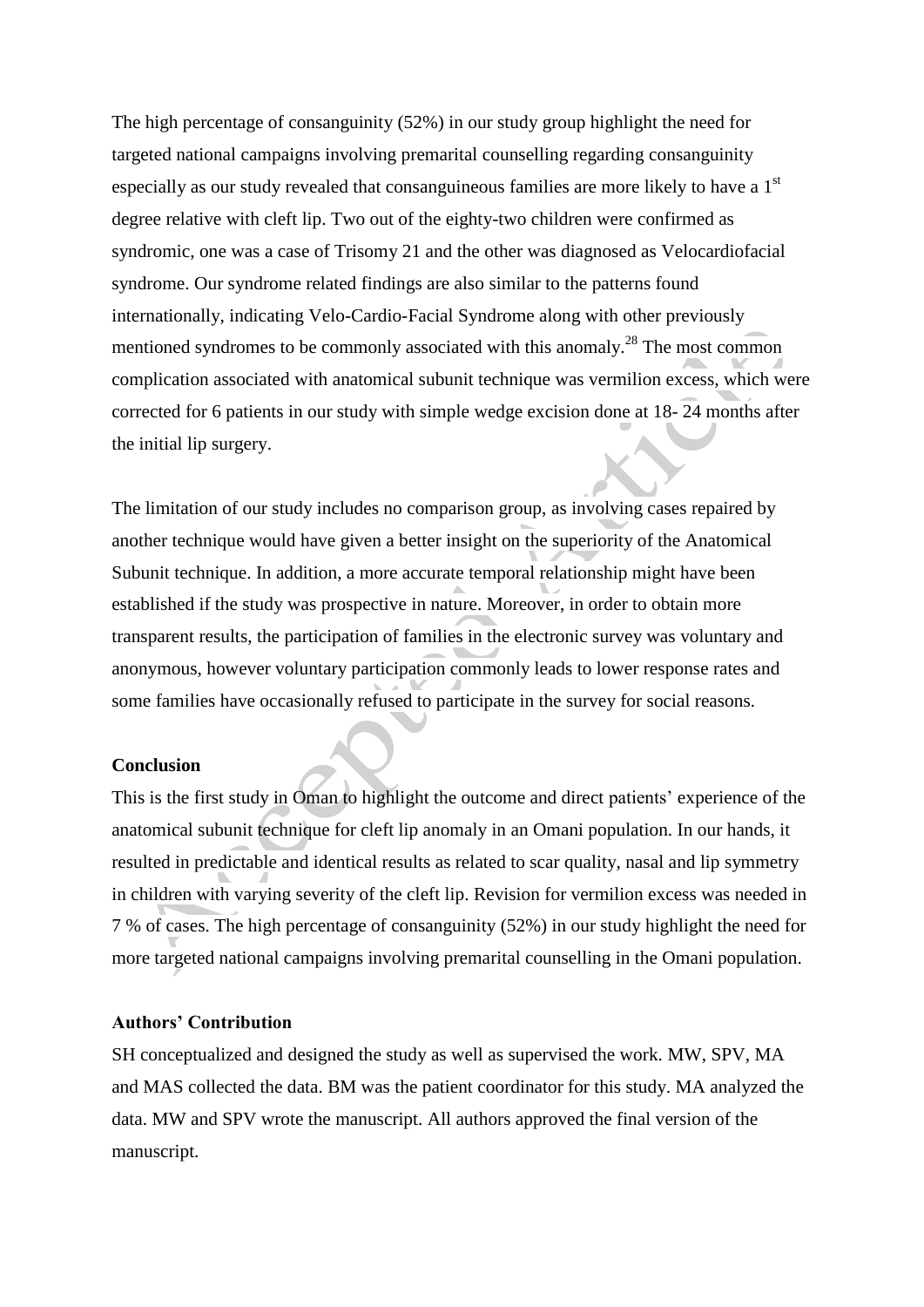#### **Conflict of interest**

The authors declare no conflicts of interest.

### **Funding**

No funding was received for this study.

#### **References**

1.Trainor P, Craniofacial birth defects: The role of neural crest cells in the etiology and pathogenesis of Treacher Collins syndrome and the potential for prevention. *Am J Med Genet A* **2010,** *152A* (12), 2984-94. <https://doi.org/10.1002/ajmg.a.33454> 2.Kantar R, Cammarata M, Rifkin W, Plana N, Diaz-Siso J, Flores R. Outpatient versus Inpatient Primary Cleft Lip and Palate Surgery: Analysis of Early Complications. *Plast Reconstr Surg* **2018,** *141* (5), 697e-706e. doi: 10.1097/PRS.0000000000004293 3.Rajab A, Thomas C. Oral clefts in the Sultanate of Oman. European Journal of Plastic Surgery: 2001; Vol. 24, pp 230–233. <https://doi.org/10.1007/s002380100253> 4.Mastroiacovo P, Maraschini A, Leoncini E, Mossey P, Bower C, Castilla E, et al. Prevalence at birth of cleft lip with or without cleft palate: data from the International Perinatal Database of Typical Oral Clefts (IPDTOC). *Cleft Palate Craniofac J* **2011,** *48* (1), 66-81. [https://doi.org/10.1597/09-217](https://doi.org/10.1597%2F09-217) 5.Sabbagh J, Innes N, Sallout B, Alamoudi N, Hamdan M, Alhamlan N, Al-Khozami A, Abdulhameed D, Al-Aama Y, Mossey P. Birth prevalence of non-syndromic orofacial clefts in Saudi Arabia and the effects of parental consanguinity. *Saudi Med J* **2015,** *36* (9), 1076-83. https://doi.org/10.15537/smj.2015.9.11823 6.Roberts J, Jacobs A, Morrow B, Hauck R, Samson D. Current Trends in Unilateral Cleft Lip Care: A 10-Year Update on Practice Patterns. *Ann Plast Surg* **2020,** *84* (5), 595-601. 7.Deshmukh M, Vaidya S, Deshpande G, Galinde J, Natarajan S. Comparative Evaluation of Esthetic Outcomes in Unilateral Cleft Lip Repair Between the Mohler and Fisher Repair Techniques: A Prospective, Randomized, Observer-Blind Study. *J Oral Maxillofac Surg*  **2019,** *77* (1), 182.e1-182.e8. https://doi.org/10.1016/j.joms.2018.08.029 8.Sisti A, Nisi G. Principles of Cleft Lip Repair: Conventions, Commonalities, and

Controversies. *Plast Reconstr Surg* **2017,** *140* (6), 833e-834e.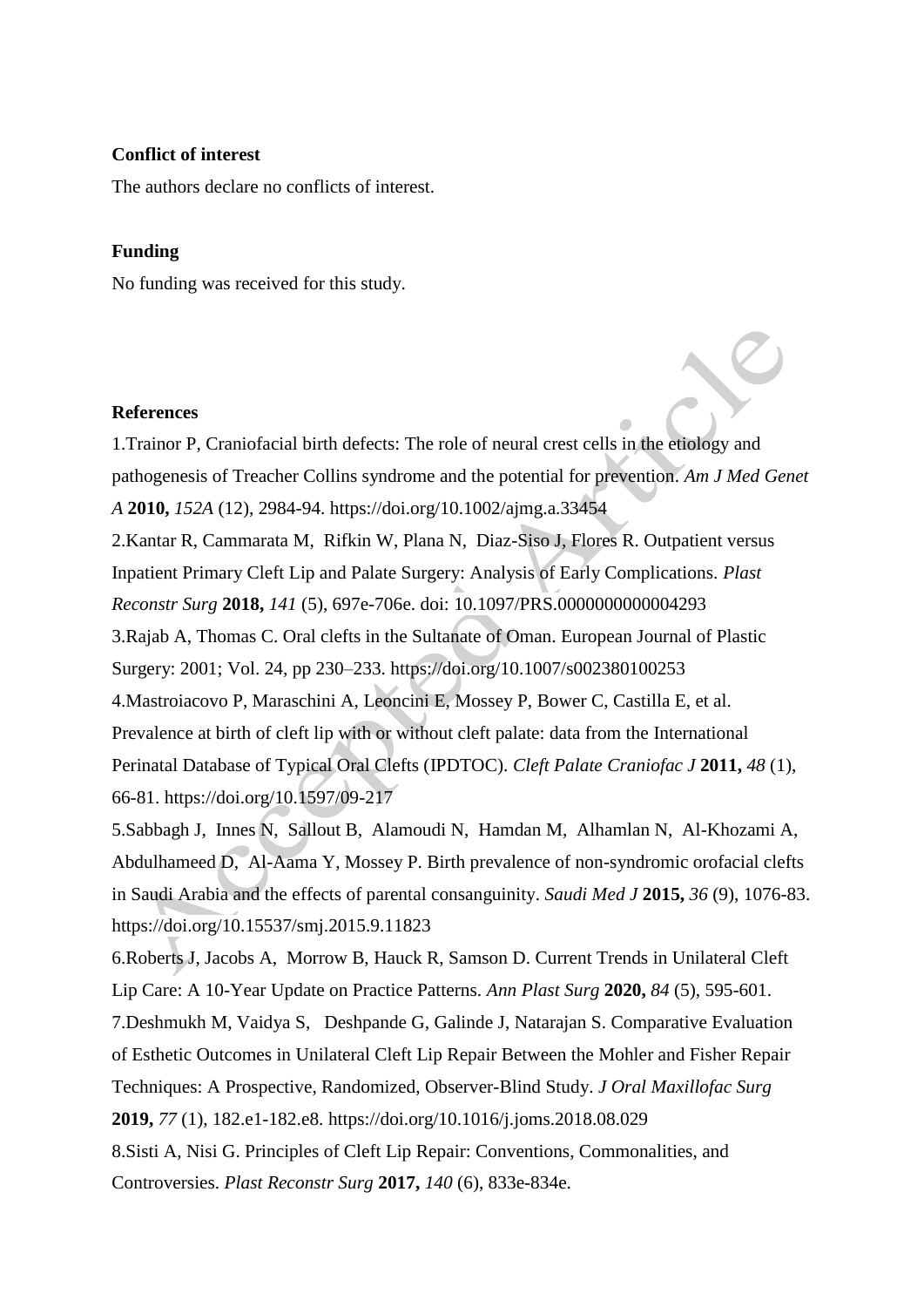9.Wehby L, Cassell H. The impact of orofacial clefts on quality of life and healthcare use and costs. *Oral Dis* **2010,** *16* (1), 3-10. https://doi.org/10.1111/j.1601-0825.2009.01588.x

10.Kwong W, Cai Z, Azad D, Lorenz P, Khosla K, Lee K, Nazerali S. Assessing the Fisher, Mohler, and Millard Techniques of Cleft Lip Repair Surgery With Eye-Tracking Technology. *Ann Plast Surg* **2019,** *82* (5S Suppl 4), S313-S319.

https://doi.org/10.1097/sap.0000000000001911

11.Datusanantyo A, Hutagalung R, Rizaliyana S, Marzoeki D. Anthropometric Outcome of Primary Unilateral Cleft Lip Repair in Indonesia. *Cleft Palate Craniofac J* **2021**, 1055665620982757. https://doi.org/10.1177/1055665620982757

12.Kim Y, Park J, Chang C, Song S, Seo M. Modified Fisher method for unilateral cleft lipreport of cases. *Maxillofac Plast Reconstr Surg* **2017,** *39* (1), 12. [https://doi.org/10.1177/1055665620982757](https://doi.org/10.1177%2F1055665620982757)

13.Antonarakis S, Adibfar A, Tompson D, Daskalogiannakis J, Fisher M. Presurgical cleft lip anthropometrics and dental arch relationships in patients with complete unilateral cleft lip and palate. *Cleft Palate Craniofac J* **2015,** *52* (3), 269-76. https://doi.org/10.1597/13-272

14.Monson A, Kirschner E, Losee E. Primary repair of cleft lip and nasal deformity. *Plast Reconstr Surg* **2013,** *132* (6), 1040e-1053e. https://doi.org/10.1097/prs.0b013e3182a808e6 15.Mathew P, Kattimani S, Tiwari V, Iqbal S, Tabassum A, Syed G. New Classification System for Cleft Alveolus: A Computed Tomography-based Appraisal. *J Contemp Dent Pract* **2020,** *21* (8), 942-948.

16.Knežević P, Vuletić M, Blivajs I, Dediol E, Macan D, Virag M. The Modification of Rotation - Advancement Flap Made in 1950. *Acta Stomatol Croat* **2017,** *51* (1), 60-64. https://doi.org/10.15644/asc51/1/8

17.Grewal S, Yanik C, Strohl-Bryan M, Tatum A. The unilateral cleft lip repair. *Am J Otolaryngol* **2021,** *42* (3), 102908. https://doi.org/10.1016/j.amjoto.2021.102908 18.Stal S, Brown H, Higuera S, Hollier H, Byrd S, Cutting B, Mulliken B. Fifty years of the Millard rotation-advancement: looking back and moving forward. *Plast Reconstr Surg* **2009,**

*123* (4), 1364-1377. https://doi.org/10.1097/prs.0b013e31819e26a5

19.Mohler R, Unilateral cleft lip repair. Plast Reconstr Surg.: 1987; Vol. 80, pp 511–517. https://doi.org/10.1097/00006534-198710000-00005

20.Ha H, Koo T, Park O, Kim K, Chung H, Kim S. Revisiting straight-line repair in unilateral complete cleft lip: a comparison with rotation-advancement repair. *Int J Oral Maxillofac Surg* **2021**. https://doi.org/10.1016/j.ijom.2021.01.001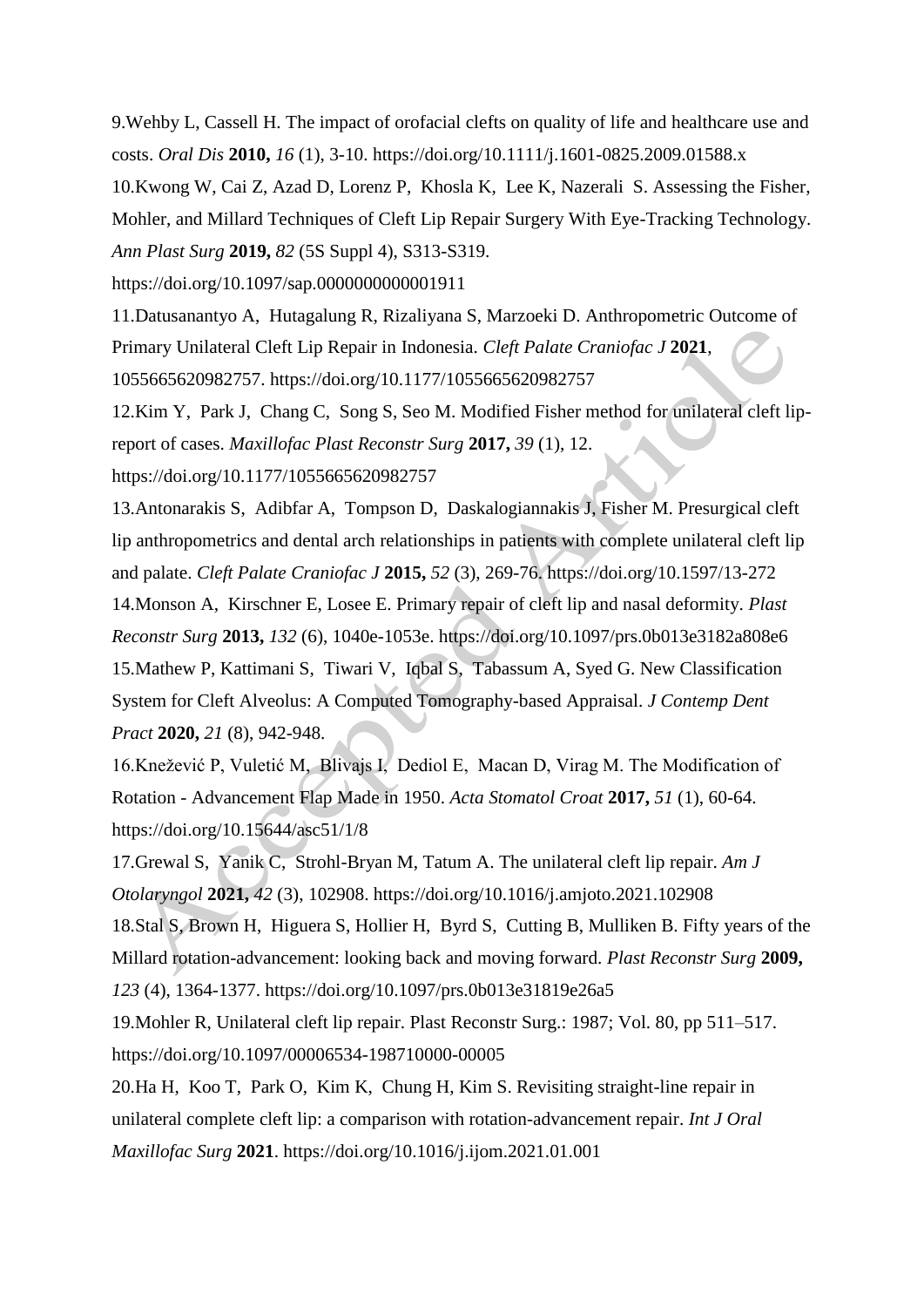21.Ajmal S, Khan M, Khan A, Yousaf K, Shadman M, Iqbal T. Evaluating Anatomical Subunit Approximation Technique for Unilateral Cleft Repair. *Journal of Postgraduate Medical Institute*: 2010; Vol. 80.

22.Tse R, Lien S. Unilateral Cleft Lip Repair Using the Anatomical Subunit Approximation: Modifications and Analysis of Early Results in 100 Consecutive Cases. *Plast Reconstr Surg*  **2015,** *136* (1), 119-130. https://doi.org/10.1097/prs.0000000000001369

23.Akinmoladun V, Ademola S, Olusanya A. Management of cleft lip and palate in Nigeria: A survey. *Niger J Clin Pract* **2017,** *20* (11), 1355-1359.

https://doi.org/10.4103/njcp.njcp\_314\_16

24.Dhooghe S, Chong K. Reducing the Cleft Nose Deformity in Bilateral Cleft Lip Repair.

*Plast Reconstr Surg Glob Open* **2020,** *8* (12), e3325.

https://dx.doi.org/10.1097%2FGOX.0000000000003325

25.Fisher M, Unilateral cleft lip repair: an anatomical subunit approximation technique. *Plast Reconstr Surg* **2005,** *116* (1), 61-71. https://doi.org/10.1097/01.prs.0000169693.87591.9b 26.Prado C, Fernandes M, Trettene A, Salgueiro A, Trindade-Suedam I, Trindade K. Surgical Closure of the Cleft Palate Has a Transient Obstructive Effect on the Upper Airway in Children. *Cleft Palate Craniofac J* **2018,** *55* (1), 112-118.

[https://doi.org/10.1177/1055665617721926](https://doi.org/10.1177%2F1055665617721926)

27.Mittermiller A, Martin S, John N, Perrault D, Jablonka M, Khosla K. Improvements in Cleft Lip Aesthetics with the Fisher Repair Compared to the Mohler Repair. *Plast Reconstr Surg Glob Open* **2020,** *8* (6), e2919. https://dx.doi.org/10.1097%2FGOX.0000000000002919 28.Venkatesh R. Syndromes and Anomalies Associated with Cleft. *Indian J Plast Surg* **2009,** *42 Suppl*, S51-5. https://doi.org/10.4103/0970-0358.57187